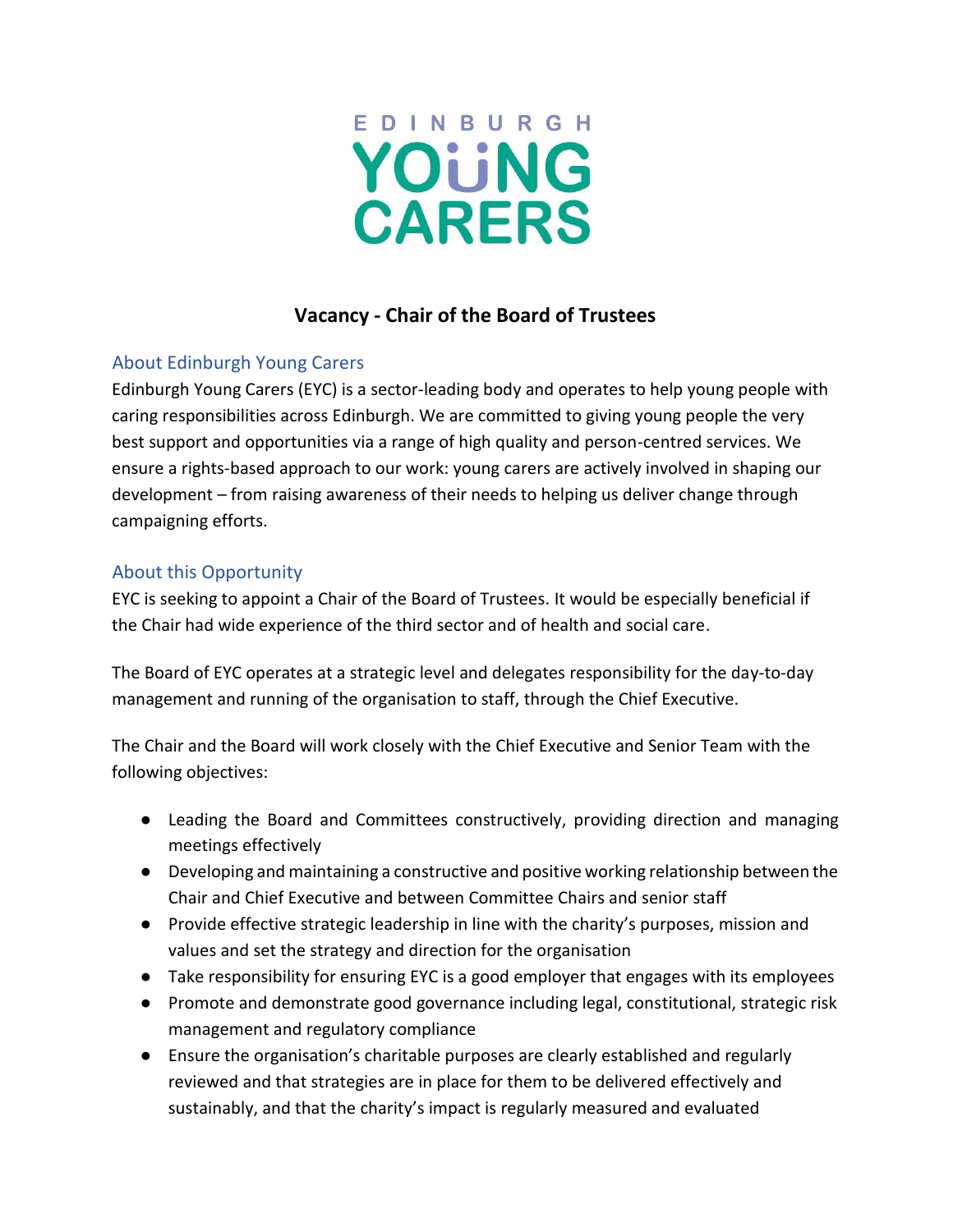- Ensure that the voice of EYC's key stakeholders, including young carers, is heard and their advice listened to and learned from
- Ensure that there are clear objectives for the chief executive officer ('CEO') evaluating the CEO's performance in their role
- Support and mentor the CEO and ensure ongoing development needs are assessed and met
- Ensure that the relationship between the Board and the CEO and wider team, balances support, scrutiny, and challenge, and that the conditions are created in which staff and volunteers are confident and enabled to provide the information, advice and feedback necessary to the Board
- Ensure the organisation upholds principles of equality and diversity in every activity and that there are plans in place to achieve the Board's diversity objectives
- Ensure that Edinburgh Young Carers adheres to the highest standards of ethical and corporate behaviour and that the charity's reputation is safeguarded and promoted, having regard to legal and non-binding rules and best practice
- Ensure that Board Committees have suitable terms of reference and membership
- Ensure that charity's resources (including financial assets) are managed responsibly and used only to support or carry out its purposes; that the organisation is able to meet its debts and other obligations when they fall due, and that financial statements are true and fair and conform with the law.

### Expectations of Board Members

Being a Board member is a voluntary role which carries legal responsibilities that are the same as those of a company director. Every Board member shares the same level of responsibility regardless of their background. Members will offer life experience and /or professional expertise.

#### Remuneration

The role of a Board member is a voluntary one and has no remuneration attached to it however appropriate and reasonable expenses incurred by members will be reimbursed.

#### Time Commitment

Most Board and Committee meetings are held on a Monday evening in Edinburgh. Members are asked to attend the following meetings each year:

- 6 Board meetings and the Annual General Meeting
- Participation in sub committees as needed
- Induction and training time

If unable to attend every meeting in person, there is flexibility to take part online.